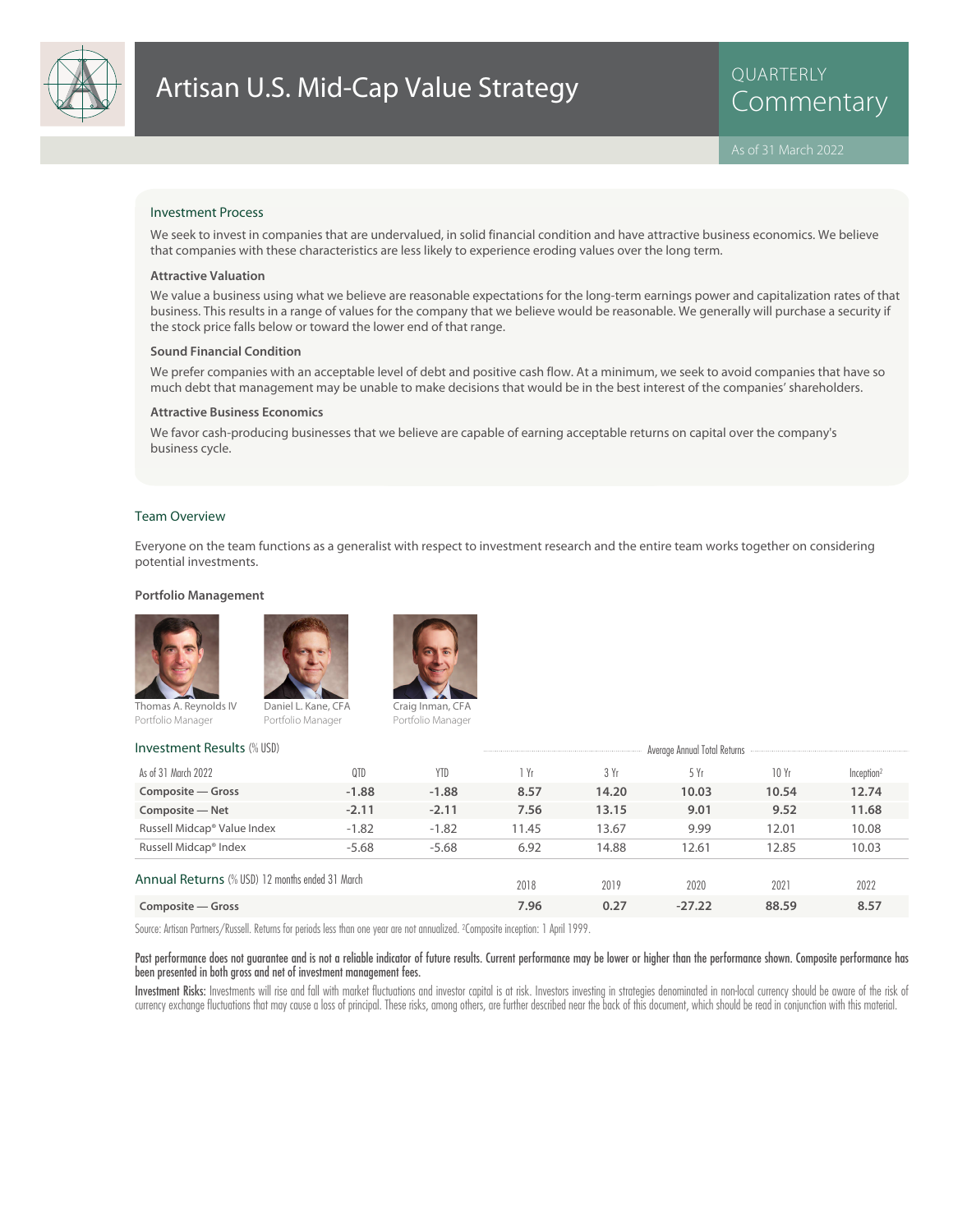

### Quarterly Commentary Artisan U.S. Mid-Cap Value Strategy As of 31 March 2022

### Investing Environment

The start of a Fed tightening cycle amid multi-decade-high inflation and the advent of the Russia-Ukraine war—Europe's worst conflict since World War II—caused US equities to decline in Q1. As Russia is one of the largest energy producers and Ukraine is a major source of global food supply, the war has only intensified existing inflationary impulses brought on by pandemic-related supply disruptions and pro-growth government policies. Fears of higher interest rates and reduced credit availability due to tighter monetary policies were a hindrance for risk assets generally but especially for long-duration assets due to the attendant adjustments to discount rates applied to future earnings. One can see how a regime shift to tighter monetary conditions can make value stocks a veritable shelter in the storm as they are already valued by the market with more pessimistic assumptions. In Q1, the Russell Midcap® Value Index returned -1.82% or nearly 1,000bps better than the Russell Midcap® Growth Index's -12.58% decline. Divergence in style returns was similar in the US large- and small-cap segments.

Despite value's recent outperformance, the mid-cap growth index has still outperformed its value counterpart by over 500bps annualized over the past five years—underscoring just how strong growth stocks have performed in the recent cycle. As we've discussed in recent quarterly letters, the case for value in today's environment looks strong. In addition to historically attractive relative valuations, we believe the inflationary and interest rate backdrops favor cheaper assets and businesses having nearer term cash flows.

The worst performing sectors were consumer discretionary, technology and industrials due to in part to concerns about higher input costs and the impact of rising interest rates. Energy stocks rallied on higher oil and gas prices, leading all sectors by a wide margin with a 40% gain (based on the Russell Midcap® Value Index). Other sectors that benefited from higher commodities prices were materials, with notable strength in the metals & mining and chemicals sub-sectors, and consumer staples on strong gains among retailers and food products stocks.

The steep rise in inflation risks undercutting what has been a strong recovery since 2020. In addition to higher raw materials prices, tight labor markets are driving the fastest wage gains in a generation, while inflation that began in the goods sector due to supply-chain disruptions has broadened to services. Inflation has proven stickier than policy makers had anticipated. Consequently, the Federal Reserve and other major central banks now find themselves, in their own words, "behind the curve" in their fight against inflation. In Q1, the Fed began monetary policy tightening; it raised its benchmark rate for the first time since 2018 with a 25bps increase. However, it has much further to go with multiple 50bps hikes expected in addition to quantitative tightening—signaling its intention to shrink its balance sheet by up to \$95 billion per month.

While many of us have resumed some semblance of "normal" living returning to the office, attending sporting events or eating out—the pandemic has not ended. That is, COVID-19 has not yet become endemic, a term epidemiologists use to describe a disease in which overall infection rates in a population are static and predictable. Case counts have been receding globally after the omicron-variant wave peaked in January, but it's not clear whether this trend will continue, nor how much of the improvement has been due to vaccinations, seasonality, mutations in the virus, herd immunity or other factors. What we do know is COVID continues to be highly disruptive to supply chains, particularly in China where the government's zero-COVID policy has resulted in severe lockdowns in its largest cities, resulting in idle factories and clogged ports.

### Performance Discussion

Our portfolio slightly trailed its benchmark in Q1. Like in Q4 2021, negative sector allocation effects offset positive stock selection. In Q4, our outsized weighting in the communication services sector was a hindrance. In this quarter, our below-benchmark weighting in the energy sector and heavier exposure to consumer discretionary stocks worked against us. We were pleased to see once again that our stock picking was favorable. Over the long run, we believe stock selection should be the largest contributor to relative performance as ultimately that's what we hang our hat on as bottom-up fundamentals-based investors.

Though our lighter exposure to the energy sector was a negative, our sole energy holding NOV outperformed and was our top individual contributor in Q1. Our purchase of NOV in Q3 2021 was our first foray into the energy sector in more than a year. NOV is a global energy services company which sells equipment and components used in oil and gas drilling and production operations. Through several significant acquisitions in the 1990s and 2000s, NOV transformed itself into a leader in many attractive high-margin lines of business. NOV has a moat around the rig technologies business and unlike many energy-focused companies, has a history of generating free cash flow (FCF) and acceptable returns on tangible capital. When we purchased NOV, the business was dealing with the overhang of excess equipment in the onshore business and still absorbing aftereffects of the last offshore rig-building cycle that left the industry oversupplied. But the cycle appears to be turning in NOV's favor as capex budgets are now rising and later cycle offshore drilling markets are showing signs of stabilization. With its price at an undemanding valuation, we believe this to be a winning investment, and margins should be much higher going forward as the business recovers and cost savings opportunities are realized.

Kroger and Corteva were additional top contributors. Shares of Kroger, one of the largest US food retailers, had been held back by concerns about higher cost inflation's potential impact on gross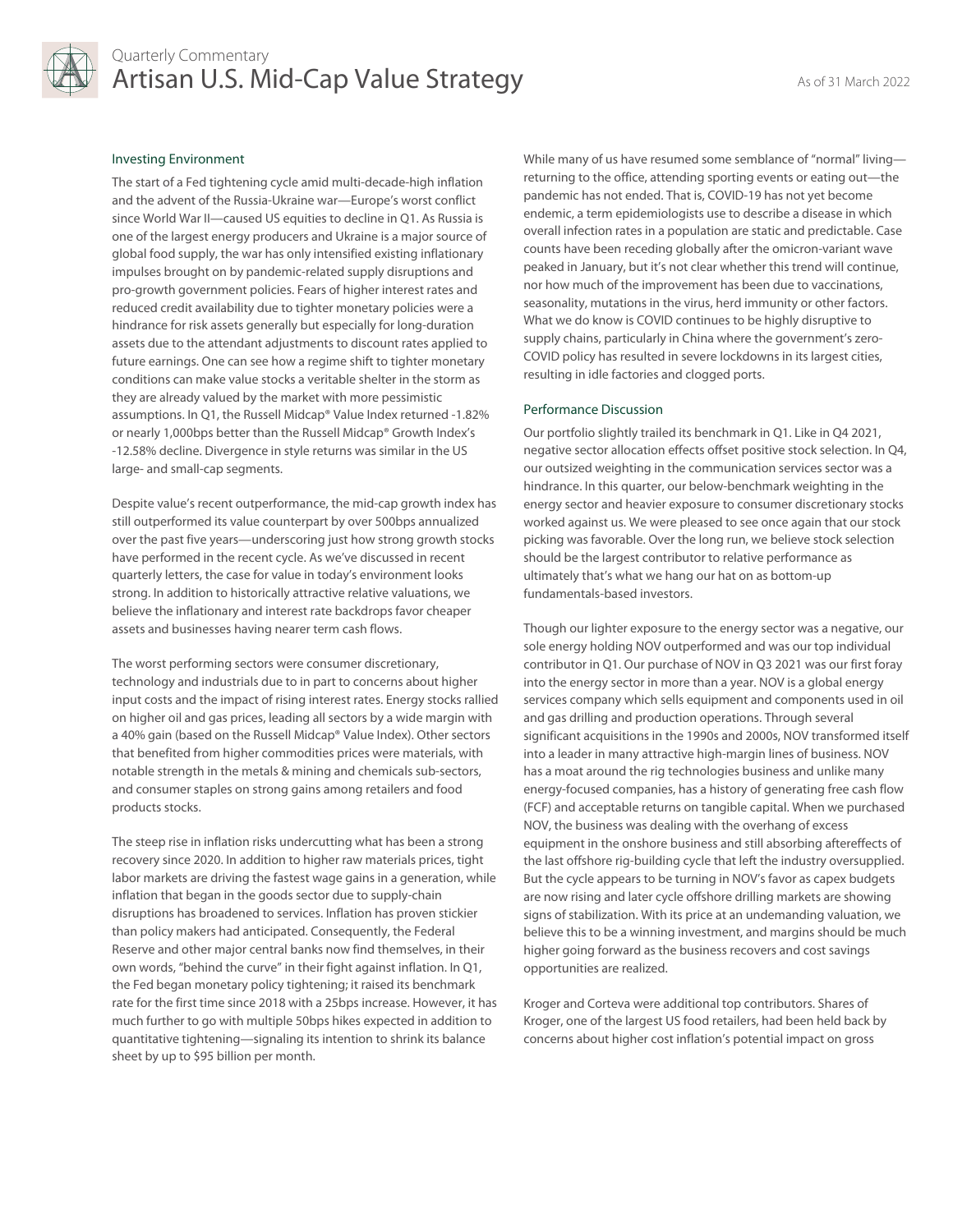margins, but the company's latest operating results handily beat expectations on the top and bottom lines, with gross margins expanding year over year. The business had previously benefited from some of the pandemic-related consumer behaviors related to eating more meals at home and less at restaurants, so its solid sales growth shows us it's executing well as we transition out of a pandemic environment in the US. Given COVID-19 was a huge boost to the business, growth is naturally slowing, and for some investors this is reason enough to sell. We take a longer term view of the opportunity. Throughout the past two years, Kroger was able to generate cash and deliberately chose to not raise prices in ways that might damage longer term customer loyalty. Management continued investing in digital, new products, higher wages and more sustainable pensions. We believe Kroger remains in a strong competitive position with an undemanding valuation.

One of the three businesses spun out of the Dow-Dupont merger, Corteva is an agricultural products company specializing in seeds and crop protection. Management is focused on helping farmers maximize yields and improve profitability, which serves a critical function in sustaining and building global food supplies. The food supply chain was already tight due to pandemic-related stress but became even tighter due to the war between Russia and Ukraine, as Ukraine is a key supplier of grains to Europe and Asia. As crop prices rise, Corteva's seeds and crop protection chemicals increase in value as well, which has a positive impact on Corteva's bottom line. By remaining disciplined in its capital and resource allocation, Corteva is leveraging a greatly improved cost structure to launch a host of new products over the next several years, which should continue to drive market share gains. Its cost-conscious approach to growth is consistent with our own risk-aware philosophy when it comes to identifying strong balance sheets and long-duration cash flows.

It's characteristic of market selloffs for there to be indiscriminate selling that doesn't reflect company fundamentals, as evident in our list of biggest decliners in Q1. They included many of our 2021 top contributors such as global logistics company Expeditors International, consumer finance company Synchrony and boutique investment bank Moelis & Co. Expeditors is a global freight forwarder with best-in-industry technology; it is an asset-light business which has grown revenue in the high single-digits for decades. Expeditors is a lightly followed stock by the Street because it does not issue debt and only grows organically. While under the radar, the stock is viewed as a COVID winner, and therefore investors with shorter investing time frames reduced exposure when the market began to view the omicron variant as the end of COVID. Our view is supply chains will remain under duress for some time due to the uneven global nature of government health policy. After COVID, corporations will still have to think hard about logistics, creating a potential overstocking of inventory compared to pre-COVID levels. Expeditors' cash flow also follows earnings, meaning a slowdown in earnings growth will significantly boost FCF, which can be returned to investors.

Synchrony is the largest provider of private-label credit cards in the US. SYF works to drive above-average retail sales by designing marketing and loyalty programs for its customers (e.g., PayPal, Wal-Mart, Lowe's). As a consumer finance company, SYF came under pressure as investors reduced their expectations for the US consumer. Even as the US consumer's balance sheet has likely never been stronger and tight labor markets are supporting strong wage gains, the prospect of continued high inflation, the impacts from the Russia-Ukraine war and fear of a slowing economy as the Federal Reserve tightens are key concerns. While we remain aware of these macro forces, our investment case is grounded in our margin of safety criteria—attractive business economics, a solid financial condition and attractive valuation. Synchrony has done a nice job of evolving its business with online and mobile clients to interface with the shifting consumer landscape. We also believe SYF's importance to retailers should continue to grow as heightened competition forces retailers to know more about their customers and be able to track customers' purchases across channels. Importantly, SYF does not fully take the losses through its P&L, and the market may not fully appreciate the loss-sharing agreements with retailers that help limit SYF's losses in adverse credit environments. Synchrony has a rock-solid balance sheet, strong credit underwriting discipline and remains cheap on mid-cycle earnings power.

Moelis & Co, a boutique investment bank, is one of the best advisors in the middle market and has consistently taken market share from second-tier bulge bracket competitors. Aggressive hiring in the early months of the pandemic positioned the company well for the booming M&A markets in the back of half of 2020 and in 2021, driving strong gains in the share price. However, shares have weakened due to concerns that inflation and a hawkish Fed will result in increased trepidation by companies to do deals. Indeed, deal transactions are slowing from the prior year's strong pace, but their current pipeline is at or near all-time highs, boding well for future revenues. Their business is also becoming less cyclical over time as the middle market has strong secular growth in both strategic and financial sponsor markets. Moelis carries zero debt and has a variable cost model, allowing it to remain cash flow positive even in stressful times. The firm returns all its excess cash flow to shareholders in the form of regular and special dividends. While Moelis is currently benefiting from a boom in M&A activity, it is well balanced with a leading restructuring group and growing capital markets capabilities. We believe founder and CEO Ken Moelis has built a company that can sustain strong performance over the long run.

### Portfolio Activity

Our sole new purchase this quarter was The Carlyle Group. Carlyle is a global alternative asset manager known for its best-in-class private equity business. We have been monitoring the new CEO's culture transformation over the past year. CEO Kewsong Lee has laid out a roadmap to take Carlyle to the next level as a growing, diversified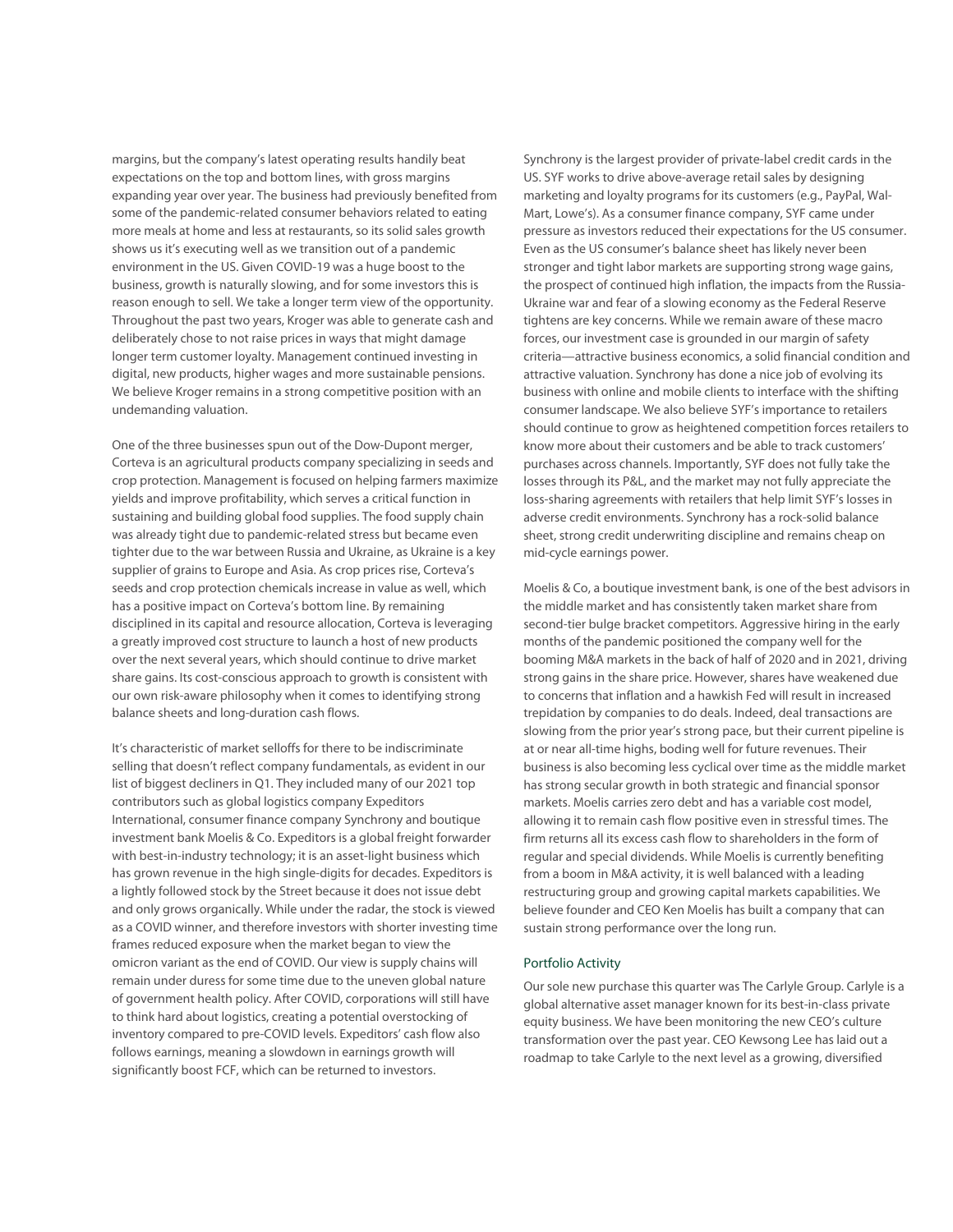alternatives platform rather than just primarily a private equity firm by investing in talent and performance in secularly growing areas, and Carlyle's early stages of the turnaround have been impressive. Additionally, the company has a pristine balance sheet and an attractive valuation. Our opportunity to invest at attractive prices exists because the market is concerned that higher rates will hurt realizations and that 2023 will have "bad comps" as the fundraising cycle will conclude. We believe these fears are misplaced.

We also added to our existing positions in IAC/InterActiveCorp (IAC) and Vail Resorts on share price weakness. Media and Internet company IAC is a diversified collection of eclectic businesses that includes a large controlling stake in public company ANGI, ownership of online media business Dotdash and a 10% stake in public company MGM Resorts. With few catalysts on the horizon, new investments from M&A (the purchase of the magazines business of Meredith), and continued weak margin performance at ANGI, IAC's shares have rerated lower. There was also increased selling pressure on shares of tech-focused companies, which we think further dislocated IAC's shares versus their "fair value." Longer term, IAC's businesses are growing double digits organically and look well positioned to benefit in exciting online opportunities. The company also has significant excess cash, a history of putting capital to good use through M&A and a long successful track record of growing controlled businesses.

Vail, a premium skiing, lodging and resort company, owns and operates some of the most recognizable and most visited ski resorts in North America. Vail is one of a couple dominant players in an industry that benefits from high barriers to entry due to the fixed supply of suitable mountains. The stock weakened in Q1 along with the broader consumer discretionary sector on the news in Ukraine, but also due to the impact of omicron on visitation at the company's resorts and concerns about wage pressures. Of course, this is a highly seasonal business, dependent on appetite for ski vacations and the right weather conditions, but the company has made strides to improve the business model by increasing the percentage of its business from the advance commitment pass product, which transforms the business from one of uncertainty and weather dependency to one of visibility and predictability. The company saw 47% pass unit growth for the current FY22 period, which provides stability and the ability to spend on capex during the offseason. Given the improvements to the operating model, growth in visitation and pass sales, as well as the entry into the European ski market, the selloff seemed unwarranted. With the stock trading at multiples of sales and earnings not seen since 2016, we added to the holding.

We didn't exit any positions this quarter—an indication of the strong embedded return opportunity we see across the portfolio.

### Perspective

Macro influences have dominated the equities market in recent quarters. The continuing pandemic and policy responses, the resulting high inflation, consternation about the Fed, and the

emergence of geopolitical risks have all been front and center as of late. We are not economists and don't attempt to predict the macro environment. We would also make the not-so-bold observation that economists aren't able to either. Instead, we seek to be opportunistic investors. Dislocations in the marketplace interest us, and we can capitalize on that volatility because we use a differentiated approach with a longer time horizon. If you have a longer term investment horizon and focus on the business elements that matter instead of making behavioral errors, we believe you can take advantage of the market's episodic tantrums.

Even though we're value investors, we won't buy any business just because it's selling statistically cheap. The business and the balance sheet also matter. We look for companies with attractive returns on capital, pricing power and free cash flow generation. Our focus on high returns on capital and lower costs of capital is particularly relevant in today's inflationary environment. It's also important that companies have buffers in times of stress because we don't want the balance sheet impinging on the company's decision making. We view investing as an exercise in probabilities, where you want to maximize your odds of success. We believe combining these three factors provides us the opportunity to stack the odds in our favor, by getting the business on our side, balance sheet on our side and valuation on our side. It's an approach that was designed irrespective of the macro environment.

### ARTISAN CANVAS

Timely insights and updates from our investment teams and firm leadership

Visit www.artisancanvas.com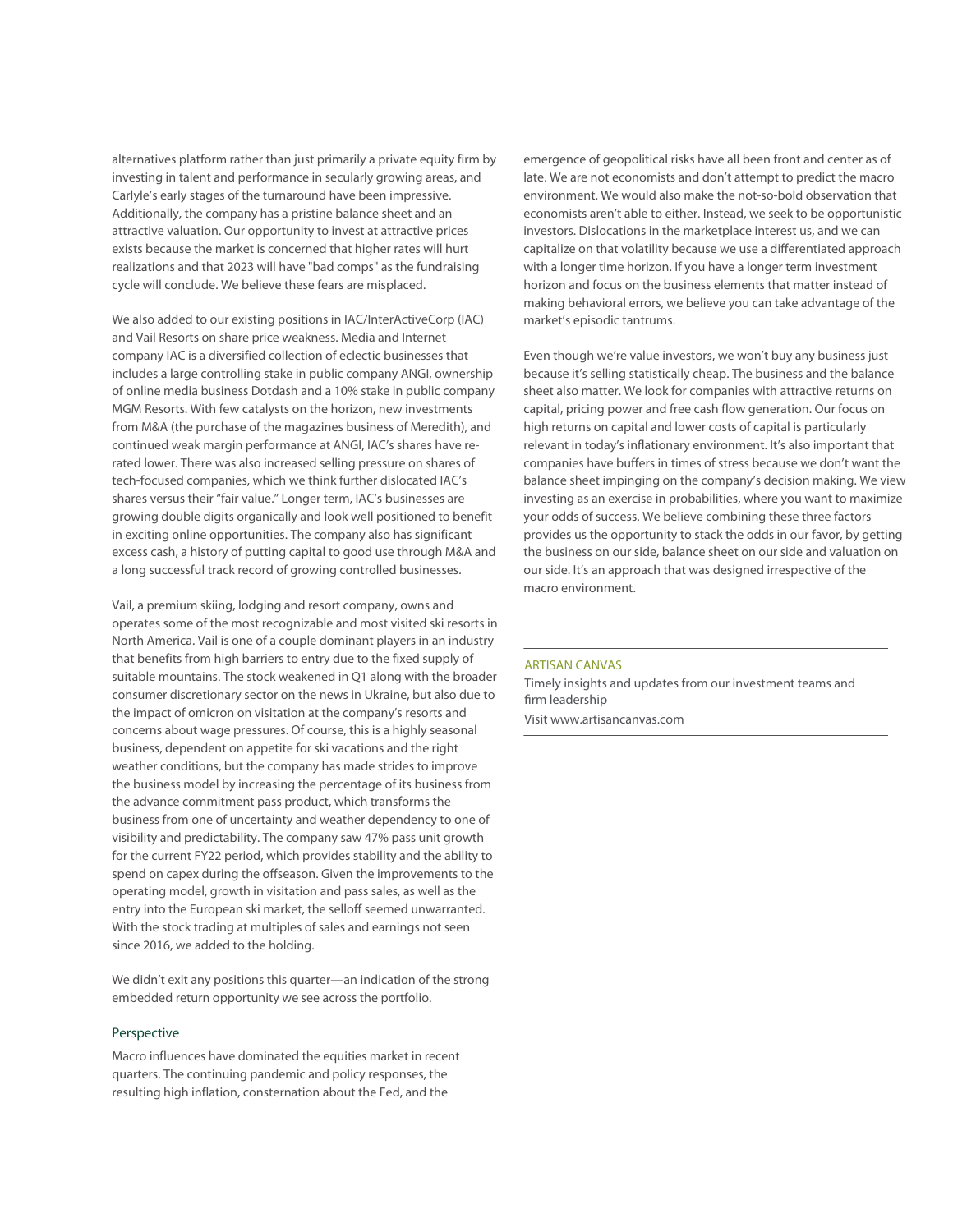### **For more information:** Visit www.artisanpartners.com

Investment Risks: Securities of small- and medium-sized companies tend to have a shorter history of operations, be more volatile and less liquid and may have underperformed securities of large companies during some periods Value securities may underperform other asset types during a given period. These risks, among others, are further described in Artisan Partners Form ADV, which is available upon request.

Unless otherwise indicated. the Artisan Strateav characteristics relate to that of an investment composite or a representative account managed within a composite. It is intended to provide a general illustration of the inv considerations used by Artisan Partners in managing that strategy. Individual accounts may differ, at times significantly, from the reference data shown due to varying account restrictions, fees and expenses, and since inc among others. Where applicable, this information is supplemental to, and not to be construed with, a current or prospective client's investment account information. References to individual security performance relate to a in the composite. Individual holding periods may differ.

Securities referenced may not be representative of all portfolio holdings. Securities of the same issuer are aggregated to determine a holding's portfolio weight. Portfolio statistics calculations exclude outlier data and applicable attributes, such as private securities. Artisan Partners may substitute information from a related security if unavailable for a particular security. This material is as of the date indicated and is subject to c not sum due to rounding.

Attribution is used to evaluate the investment management decisions which affected the portfolio's performance when compared to a benchmark index. Attribution is not exact, but should be considered an approximation of the contribution of each of the factors considered.

Net-of-fees composite returns were calculated using the highest model investment advisory fees applicable to portfolios within the composite. Fees may be higher for certain pooled vehicles and the composite may include acc performance-based fees. All performance results are net of commissions and transaction costs, and have been presented gross and net of investment advisory fees. Dividend income is recorded net of foreign withholding taxes or as soon after the ex-dividend date as the information becomes available to Artisan Partners. Interest income is recorded on the accrual basis. Performance results for the Index include reinvested dividends and are prese withholding taxes but, unlike the portfolio's returns, do not reflect the payment of sales commissions or other expenses incurred in the purchase or sale of the securities included in the indices.

Russell Midcap® Value Index measures the performance of US mid-cap companies with lower price/book ratios and forecasted growth values. Russell Midcap® Index measures the performance of roughly 800 US mid-cap companies. Ru Midcap® Growth Index measures the performance of US mid-cap companies with higher price/book ratios and forecasted growth values. The index(es) are unmanaged; include net reinvested dividends; do not reflect fees or expens not available for direct investment.

The Global Industry Classification Standard (GICS®) is the exclusive intellectual property of MSCI Inc. (MSCI) and Standard & Poor's Financial Services, LLC (S&P). Neither MSCI, S&P, their affiliates, nor any of their thir Parties") makes any representations or warranties, express or implied, with respect to GICS or the results to be obtained by the use thereof, and expressly disclaim all warranties, including warranties of accuracy, complet and fitness for a particular purpose. The GICS Parties shall not have any liability for any direct, indirect, special, punitive, consequential or any other damages (including lost profits) even if notified of such damages.

Frank Russell Company ("Russell") is the source and owner of the trademarks, service marks and copyrights related to the Russell Indexes. Russell® is a trademark of Frank Russell Company. Neither Russell nor its licensors for any errors or omissions in the Russell Indexes and/or Russell ratings or underlying data and no party may rely on any Russell Indexes and/or Russell ratings and/or auderlying data contained in this communication. No fu Russell Data is permitted without Russell's express written consent. Russell does not promote, sponsor or endorse the content of this communication.

This summary represents the views of the portfolio manager as of 31 Mar 2022. Those views and portfolio holdings are subject to change and Artisan Partners disclaims any obligation to advise investors of such changes. The portfolio holdings does not constitute a recommendation of any individual security. For a complete list of holdings by contribution to the strategy, refer to the Contributors to Return chart.

Free Cash Flow is a measure of financial performance calculated as operating cash flow minus capital expenditures. Return on tangible capital measures the rate of return on tangible common equity or shareholders' equity le stock, goodwill and other intangible assets. Margin of Safety, a concept developed by Benjamin Graham, is the difference between the market price and the estimated intrinsic value of a business. A large margin of safety ma against permanent capital loss and improve the probability of capital appreciation. Margin of safety does not prevent market loss—all investments contain risk and may lose value. Return on Capital (ROC) is a measure of how company uses the money (borrowed or owned) invested in its operations.

This material is provided for informational purposes without regard to your particular investment needs and shall not be construed as investment or tax advice on which you may rely for your investment decisions. Investors financial and tax adviser before making investments in order to determine the appropriateness of any investment product discussed herein. In no event shall Artisan Partners have any liability for direct, indirect, special, consequential (including, without limitation, lost profits) losses or any other damages resulting from the use of this material.

Artisan Partners Limited Partnership (APLP) is an investment adviser registered with the U.S. Securities and Exchange Commission (SEC). Artisan Partners UK LLP (APUK) is authorized and regulated by the Financial Conduct Au registered investment adviser with the SEC. APEL Financial Distribution Services Limited (AP Europe) is authorized and regulated by the Central Bank of Ireland. APLP, APUK and AP Europe are collectively, with their parent referred to as Artisan Partners herein. Artisan Partners is not registered, authorised or eligible for an exemption from registration in all jurisdictions. Therefore, services described herein may not be available in certa does not constitute an offer or solicitation where such actions are not authorised or lawful, and in some cases may only be provided at the initiative of the prospect. Further limitations on the availability of products or may be imposed.

This material is only intended for investors which meet qualifications as institutional investors as defined in the applicable jurisdiction where this material is received, which includes only Professional Clients or Eligi the Markets in Financial Instruments Directive (MiFID) where this material is issued by APUK or AP Europe. This material is not for use by retail investors and may not be reproduced or distributed without Artisan Partners'

In the United Kingdom, issued by APUK, 25 St. James's St., Floor 3, London SW1A 1HA, registered in England and Wales (LLP No. OC351201). Registered office: Reading Bridge House, Floor 4, George St., Reading, Berkshire RG1 Ireland, issued by AP Europe, Fitzwilliam Hall, Fitzwilliam Pl, Ste. 202, Dublin 2, D02 T292. Registered office: 70 Sir John Rogerson's Quay, Dublin 2, D02 R296 (Company No. 637966).

Australia: This material is directed at wholesale clients only and is not intended for, or to be relied upon by, private individuals or retail investors. Artisan Partnes Australia Pty Ltd is a representative of APLP (ARBN (ARBN 603 522 649). APLP and APUK are respectively regulated under US and UK laws which differ from Australian laws and are exempt from the requirement to hold an Australian financial services license under the Australian Act 2001 in respect to financial services provided in Australia.

Canada: This material is distributed in Canada by APLP and/or Artisan Partners Distributors LLC, which conduct activities in Canada under exemptions from the dealer, portfolio manager and investment fund manager registrati applicable Canadian securities laws. This material does not constitute an offer of services in circumstances where such exemptions are not available. APLP advisory services are available only to investors that quality as " applicable Canadian securities laws.

© 2022 Artisan Partners. All rights reserved.

For Institutional Investors – Not for Onward Distribution